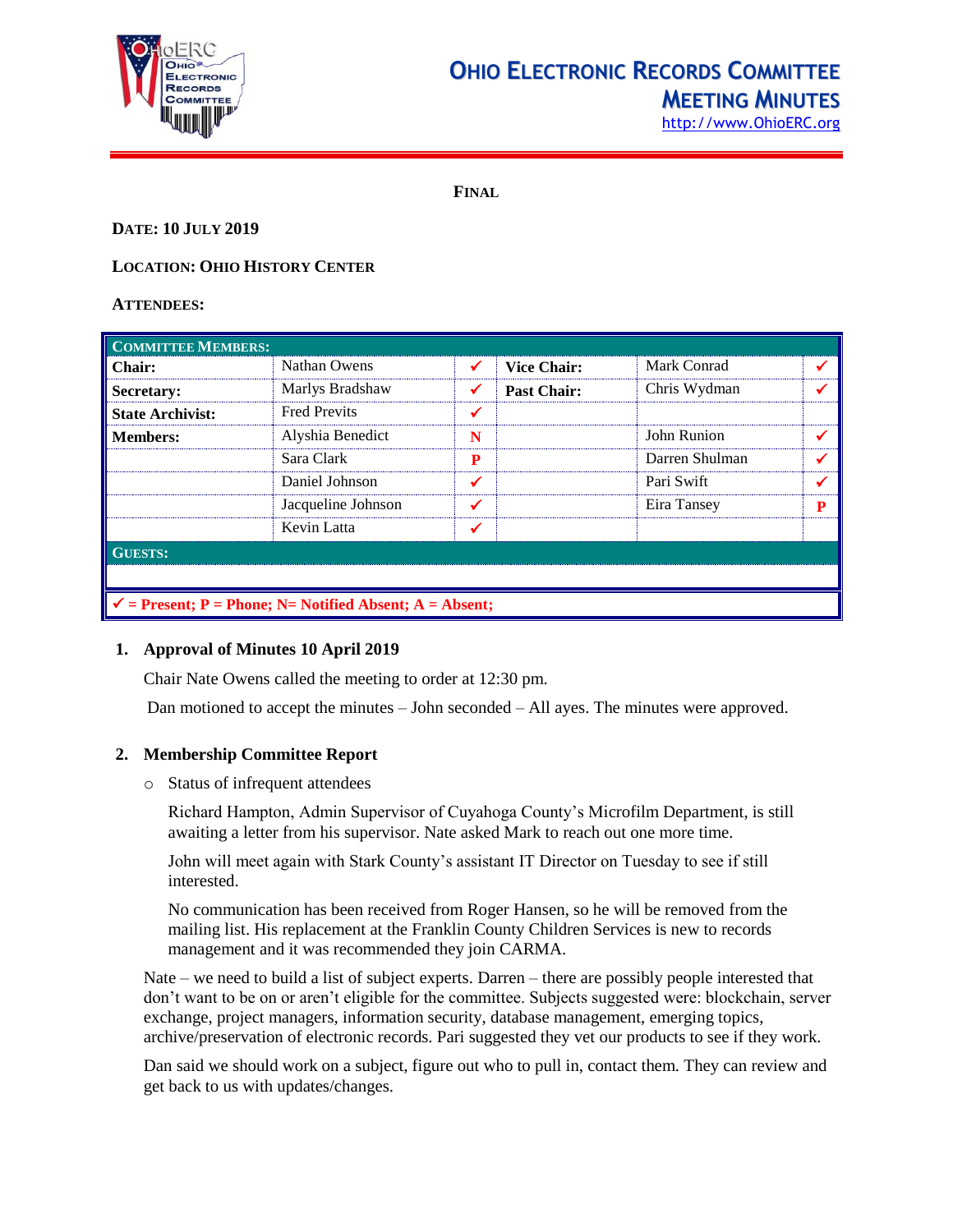

Nate – we should use text messaging as our first topic. Jacky said she preserves text messages on Preservica and suggested a digital preservationist as an expert. Pari said we should contact software experts and identify experts for each step.

## **3. State Archives Update**

Kevin continues to upload records in Preservica and streamline workflow. The new public catalog, Archive Space, is being installed. It will then link to Preservica.

*Concepts in Records Management: Disaster Preparedness* webinar is on July 18. Cost of the webinar is \$20 for each login. Register at [https://zoom.us/webinar/register/WN\\_385\\_Z-GoRqaz38wLufg2rQ](https://zoom.us/webinar/register/WN_385_Z-GoRqaz38wLufg2rQ) .

OHRAB is nearly finished with a draft of a card to hand out at events like Statehood Day and at conferences. It will highlight the major issues with electronic records and why it is important to fund electronic preservation.

## **4. Public Outreach Committee Update/Discussion**

o New items posted

Chris posted the updated Social Media Guideline, updated case law, and added email management under case law. He added a Follow button. RSS no longer works with all browsers, plugin from WordPress replaces RSS.

Chris will add new Information Governance tip sheet. He added editor privileges for Mark, Eira, Jacky, and Alyshia. Next, they need to develop a social media engagement plan and review content.

o Procedure going forward

Chris thinks it will work better as two subcommittees. He is happy to lead the Website subcommittee if someone else leads Public Outreach. He has a starter list and will stagger rollout of content every 2-3 weeks. He can schedule posts to make it easier.

Chris is working on the Resources section to streamline and consolidate. He has also backed up the website.

o Analytics on WordPress site

Chris is using Jetpack. It has pretty good analytics. It shows days, weeks, months, and year. It updates every 30 minutes. Chris will look for more tools to protect website.

Nate said that we need to get people signed up for both website and outreach subcommittees and set up a schedule, concentrating on WordPress first.

Darren & Sara will work on drafting a message for mailing list – implementing new outreach effort and new follow feed. Chris will send to past workshop attendees mailing list. Pari will see if professional associations will put in their newsletters and will add subscribing info to end of module.

Jacky suggested adding training sessions to Facebook Live or Vimeo. Nate said we can add to Outreach Committee's focus as options.

## **5. Walkthrough of Google Drive Reorganization**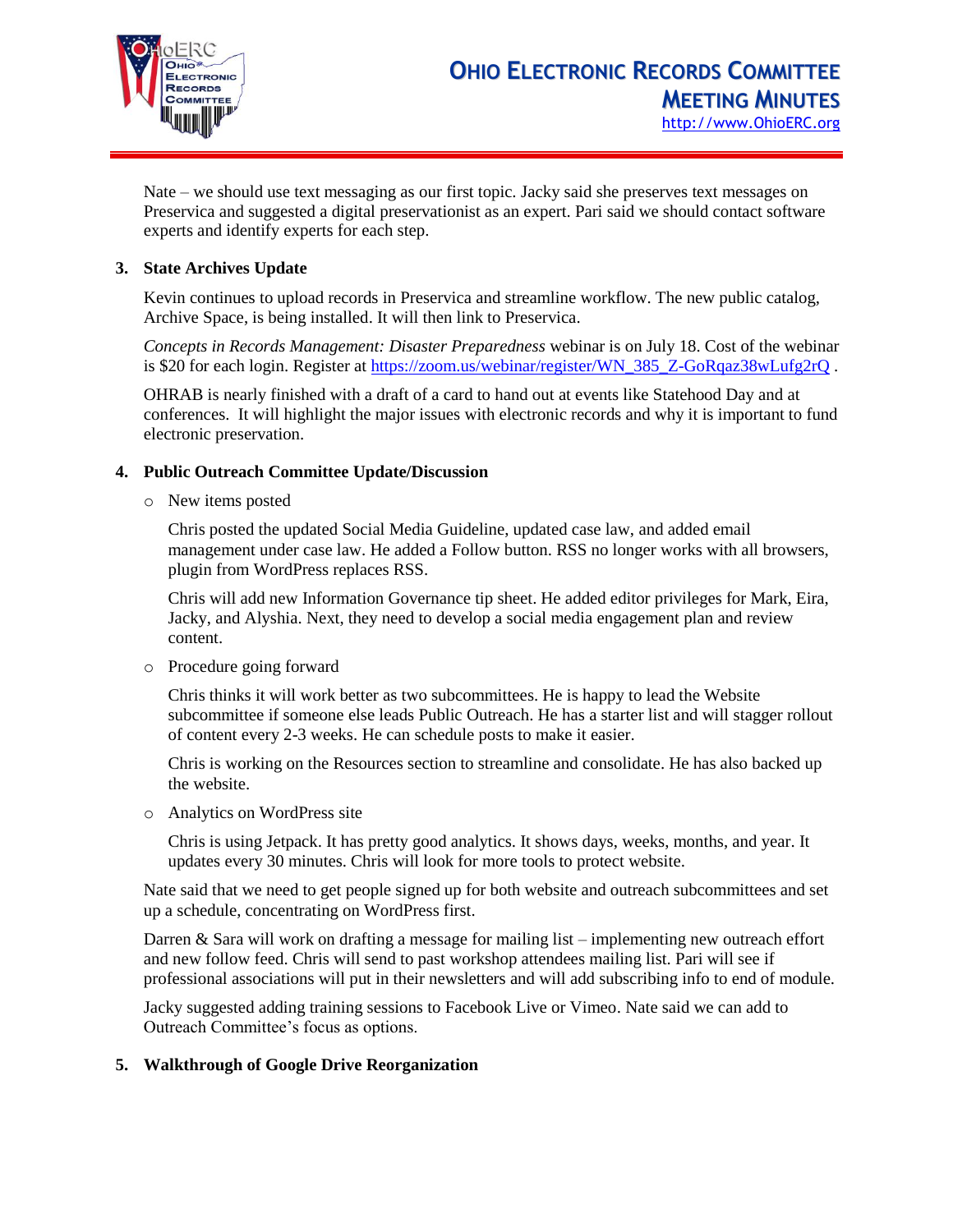

Nate reorganized folders and added templates. He will draft procedures and send to committee for comments.

### **6. Tutorial/Online Module for OhioERC Website**

The software used is Articulate Storyline 3 and 360.

Pari and Darren will next decide which kind of interactivity works best and add graphics. We could also videotape scenarios. The module will work on computers, tablets, smart phones, etc.

Darren asked if we can put a survey at the end and a link to subscription.

### **7. OhioERC Guidelines/Tip Sheets/Resources Review**

o Blockchain subcommittee

Pari said they are close to having a draft. It still needs a small re-write. The next project will be blockchain pros and cons, then records managers and IT so they can understand each other, and finally, use cases.

Paris spoke at blockchain group on records management to get them thinking if blockchain can be used in records scenarios.

o IG resource page

Information Governance was voted on and passed – post on website.

o Smart phones/text messaging – red flags and concerns

Nate, Pari, and John are starting a draft tip sheet with pros and cons of government owned vs. personal devices. Nate will run draft by public records unit.

Pari mentioned a mayor's meeting that didn't realize they were an open meetings violation. This had costs and consequences.

#### **8. Upcoming Trainings/Presentations**

Mark is presenting "To Scan or Not to Scan" at the Ohio Vital Statistics Conference on August 14, 2019 and his blockchain cautions at the Ohio Recorders' Association on August 13 or 15, 2019.

Vendors are trying to get state blockchain contracts – cautions can help government make informed decisions.

Nate and Pari are doing presentations at the annual NAGARA conference in St. Paul, Minnesota, July 17-20, 2019.

Pari and Robin Heise were part of a grassroots effort to get HB 139 passed. <https://www.legislature.ohio.gov/legislation/legislation-summary?id=GA132-HB-139>

Pari presented at the Government Finance Officers Association in June at Kalihari Resorts – electronic topics, scanning tool, text messages.

#### **9. Review New Action Items**

Next meeting is October 9, 2019. Remember to use the activity log.

Nate motioned to adjourn the meeting at  $2:55$  p.m. – Darren seconded – All ayes.